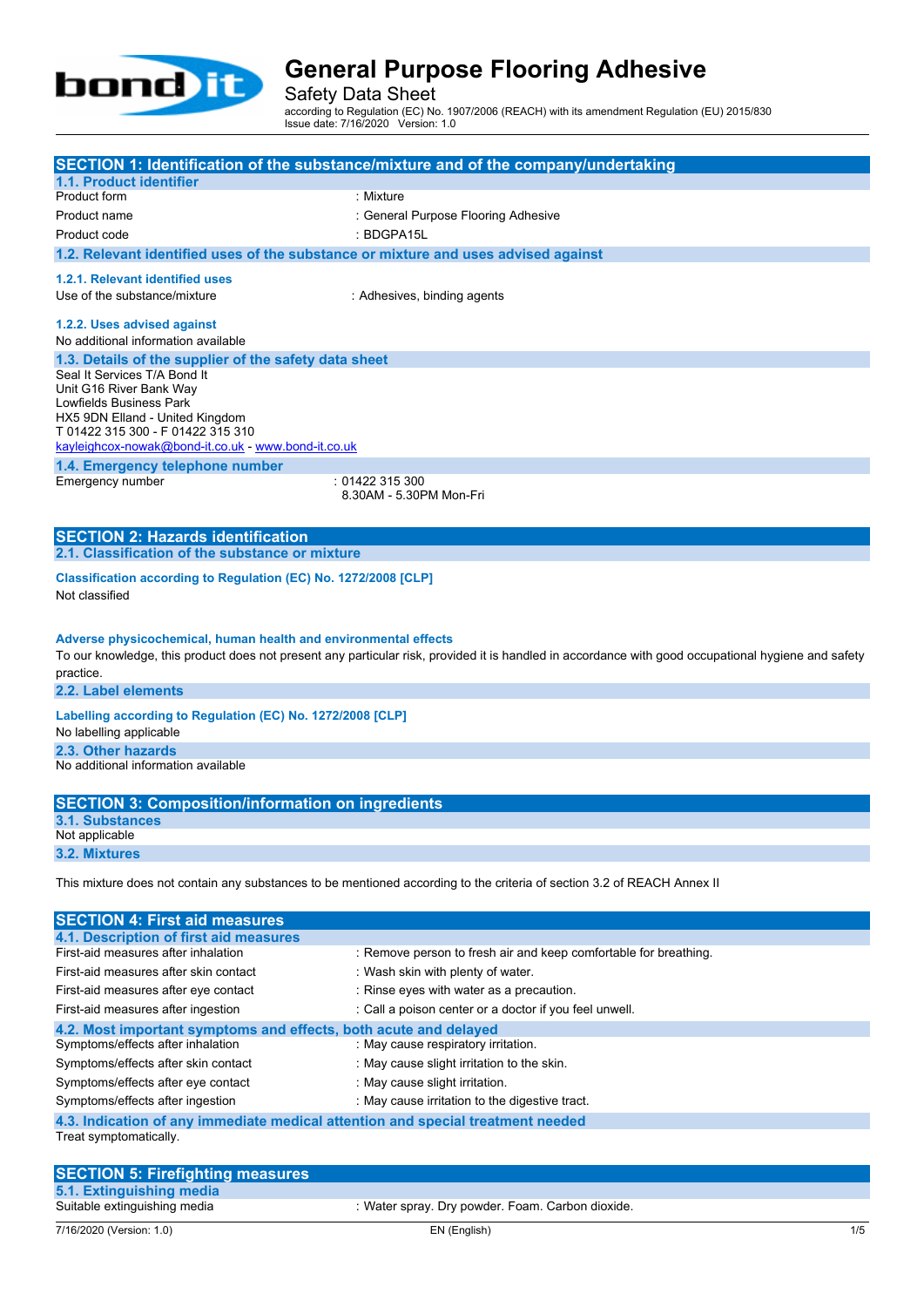Safety Data Sheet

according to Regulation (EC) No. 1907/2006 (REACH) with its amendment Regulation (EU) 2015/830

| 5.2. Special hazards arising from the substance or mixture |                                                                                                                                             |  |
|------------------------------------------------------------|---------------------------------------------------------------------------------------------------------------------------------------------|--|
| Hazardous decomposition products in case of fire           | . Toxic fumes may be released.                                                                                                              |  |
| <b>5.3. Advice for firefighters</b>                        |                                                                                                                                             |  |
| Protection during firefighting                             | : Do not attempt to take action without suitable protective equipment. Self-contained<br>breathing apparatus. Complete protective clothing. |  |

| <b>SECTION 6: Accidental release measures</b>                                           |                                                                                                                                                                                              |  |  |
|-----------------------------------------------------------------------------------------|----------------------------------------------------------------------------------------------------------------------------------------------------------------------------------------------|--|--|
| 6.1. Personal precautions, protective equipment and emergency procedures                |                                                                                                                                                                                              |  |  |
| 6.1.1. For non-emergency personnel<br><b>Emergency procedures</b>                       | : Ventilate spillage area.                                                                                                                                                                   |  |  |
| 6.1.2. For emergency responders<br>Protective equipment                                 | : Do not attempt to take action without suitable protective equipment. For further information<br>refer to section 8: "Exposure controls/personal protection".                               |  |  |
| <b>6.2. Environmental precautions</b><br>Avoid release to the environment.              |                                                                                                                                                                                              |  |  |
| 6.3. Methods and material for containment and cleaning up<br>Methods for cleaning up    | : Take up liquid spill into absorbent material.                                                                                                                                              |  |  |
| Other information                                                                       | : Dispose of materials or solid residues at an authorized site.                                                                                                                              |  |  |
| <b>6.4. Reference to other sections</b><br>For further information refer to section 13. |                                                                                                                                                                                              |  |  |
| <b>SECTION 7: Handling and storage</b>                                                  |                                                                                                                                                                                              |  |  |
| 7.1. Precautions for safe handling<br>Precautions for safe handling<br>Hygiene measures | : Ensure good ventilation of the work station. Wear personal protective equipment.<br>: Do not eat, drink or smoke when using this product. Always wash hands after handling the<br>product. |  |  |
| 7.2. Conditions for safe storage, including any incompatibilities<br>Storage conditions | : Store in a well-ventilated place. Keep cool.                                                                                                                                               |  |  |
| 7.3. Specific end use(s)<br>No additional information available                         |                                                                                                                                                                                              |  |  |
| <b>SECTION 8: Exposure controls/personal protection</b>                                 |                                                                                                                                                                                              |  |  |
| <b>8.1. Control parameters</b>                                                          |                                                                                                                                                                                              |  |  |
| No additional information available                                                     |                                                                                                                                                                                              |  |  |
| 8.2. Exposure controls                                                                  |                                                                                                                                                                                              |  |  |
| Appropriate engineering controls:<br>Ensure good ventilation of the work station.       |                                                                                                                                                                                              |  |  |
| Hand protection:                                                                        |                                                                                                                                                                                              |  |  |
| Protective gloves                                                                       |                                                                                                                                                                                              |  |  |
| Eye protection:                                                                         |                                                                                                                                                                                              |  |  |
| Safety glasses                                                                          |                                                                                                                                                                                              |  |  |
| Skin and body protection:                                                               |                                                                                                                                                                                              |  |  |
| Wear suitable protective clothing                                                       |                                                                                                                                                                                              |  |  |
| <b>Respiratory protection:</b>                                                          |                                                                                                                                                                                              |  |  |
| In case of insufficient ventilation, wear suitable respiratory equipment                |                                                                                                                                                                                              |  |  |
| Environmental exposure controls:<br>Avoid release to the environment.                   |                                                                                                                                                                                              |  |  |

| <b>SECTION 9: Physical and chemical properties</b>         |                     |  |
|------------------------------------------------------------|---------------------|--|
| 9.1. Information on basic physical and chemical properties |                     |  |
| Physical state                                             | : Liauid            |  |
| Colour                                                     | : light yellow.     |  |
| Odour                                                      | : characteristic.   |  |
| Odour threshold                                            | : No data available |  |
| pH                                                         | : No data available |  |
| Relative evaporation rate (butylacetate=1)                 | : No data available |  |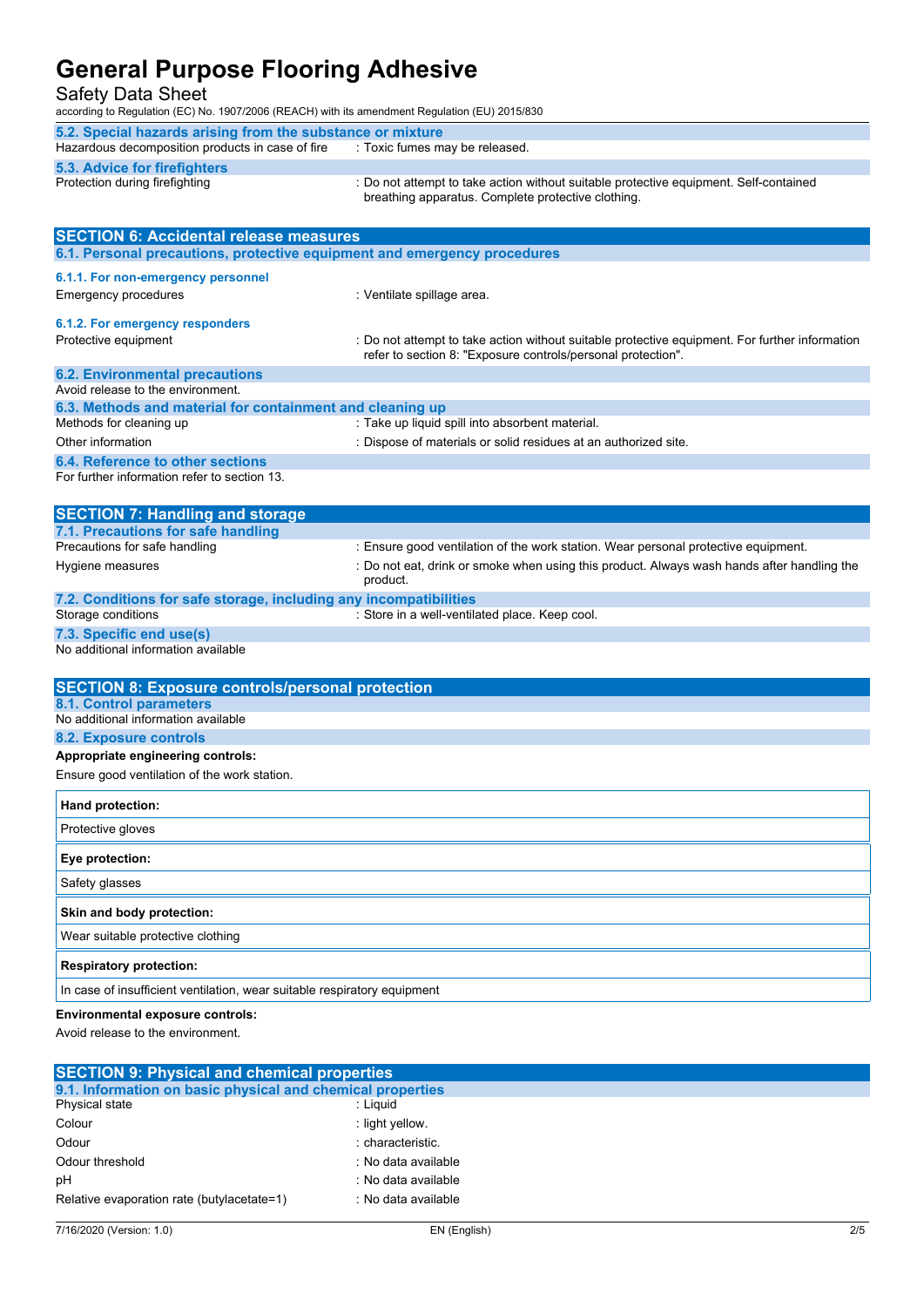### Safety Data Sheet

according to Regulation (EC) No. 1907/2006 (REACH) with its amendment Regulation (EU) 2015/830

| Melting point                    | : Not applicable    |
|----------------------------------|---------------------|
| Freezing point                   | . No data available |
| Boiling point                    | : 100 °C            |
| Flash point                      | : No data available |
| Auto-ignition temperature        | : No data available |
| Decomposition temperature        | : No data available |
| Flammability (solid, gas)        | : Not applicable    |
| Vapour pressure                  | . No data available |
| Relative vapour density at 20 °C | : No data available |
| Relative density                 | : No data available |
| Density                          | : $1.15$ g/ml       |
| Solubility                       | . No data available |
| Log Pow                          | . No data available |
| Viscosity, kinematic             | . No data available |
| Viscosity, dynamic               | : No data available |
| Explosive properties             | : No data available |
| Oxidising properties             | : No data available |
| <b>Explosive limits</b>          | : No data available |
| 9.2. Other information           |                     |
| VOC content                      | : < 1 g/l           |

**SECTION 10: Stability and reactivity 10.1. Reactivity** The product is non-reactive under normal conditions of use, storage and transport. **10.2. Chemical stability** Stable under normal conditions. **10.3. Possibility of hazardous reactions** No dangerous reactions known under normal conditions of use. **10.4. Conditions to avoid** None under recommended storage and handling conditions (see section 7). **10.5. Incompatible materials** No additional information available **10.6. Hazardous decomposition products**

Under normal conditions of storage and use, hazardous decomposition products should not be produced.

| <b>SECTION 11: Toxicological information</b> |                  |
|----------------------------------------------|------------------|
| 11.1. Information on toxicological effects   |                  |
| Acute toxicity (oral)                        | : Not classified |
| Acute toxicity (dermal)                      | : Not classified |
| Acute toxicity (inhalation)                  | : Not classified |
| Skin corrosion/irritation                    | · Not classified |
| Serious eye damage/irritation                | : Not classified |
| Respiratory or skin sensitisation            | Not classified   |
| Germ cell mutagenicity                       | : Not classified |
| Carcinogenicity                              | : Not classified |
| Reproductive toxicity                        | : Not classified |
| STOT-single exposure                         | : Not classified |
| STOT-repeated exposure                       | : Not classified |
| Aspiration hazard                            | : Not classified |

| <b>SECTION 12: Ecological information</b>                    |                                                                                                                            |  |  |
|--------------------------------------------------------------|----------------------------------------------------------------------------------------------------------------------------|--|--|
| 12.1. Toxicity                                               |                                                                                                                            |  |  |
| Ecology - general                                            | : The product is not considered harmful to aquatic organisms nor to cause long-term<br>adverse effects in the environment. |  |  |
| Hazardous to the aquatic environment, short-term<br>(acute)  | : Not classified                                                                                                           |  |  |
| Hazardous to the aquatic environment, long-term<br>(chronic) | : Not classified                                                                                                           |  |  |
| 12.2. Persistence and degradability                          |                                                                                                                            |  |  |
| No additional information available                          |                                                                                                                            |  |  |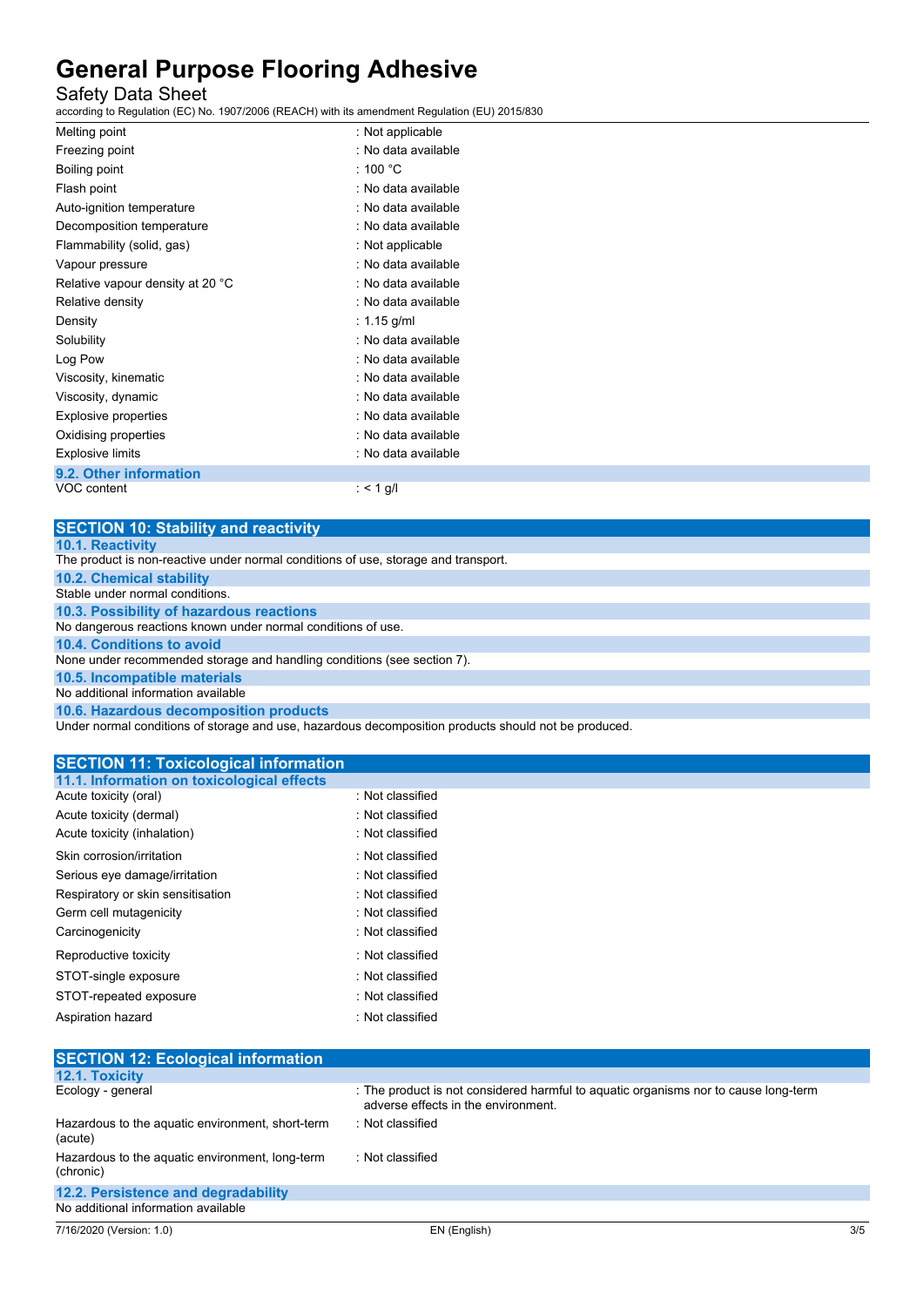#### Safety Data Sheet

according to Regulation (EC) No. 1907/2006 (REACH) with its amendment Regulation (EU) 2015/830

| 12.3. Bioaccumulative potential          |
|------------------------------------------|
| No additional information available      |
| 12.4. Mobility in soil                   |
| No additional information available      |
| 12.5. Results of PBT and vPvB assessment |
| No additional information available      |
| 12.6. Other adverse effects              |
| No additional information available      |

### **SECTION 13: Disposal considerations 13.1. Waste treatment methods**

: Dispose of contents/container in accordance with licensed collector's sorting instructions.

| <b>SECTION 14: Transport information</b>         |                |                |                |                |
|--------------------------------------------------|----------------|----------------|----------------|----------------|
| In accordance with ADR / RID / IMDG / IATA / ADN |                |                |                |                |
| <b>ADR</b>                                       | <b>IMDG</b>    | <b>IATA</b>    | <b>ADN</b>     | <b>RID</b>     |
| 14.1. UN number                                  |                |                |                |                |
| Not applicable                                   | Not applicable | Not applicable | Not applicable | Not applicable |
| 14.2. UN proper shipping name                    |                |                |                |                |
| Not applicable                                   | Not applicable | Not applicable | Not applicable | Not applicable |
| 14.3. Transport hazard class(es)                 |                |                |                |                |
| Not applicable                                   | Not applicable | Not applicable | Not applicable | Not applicable |
| 14.4. Packing group                              |                |                |                |                |
| Not applicable                                   | Not applicable | Not applicable | Not applicable | Not applicable |
| <b>14.5. Environmental hazards</b>               |                |                |                |                |
| Not applicable                                   | Not applicable | Not applicable | Not applicable | Not applicable |
| No supplementary information available           |                |                |                |                |
| 14.6. Special precautions for user               |                |                |                |                |

**Overland transport**

Not applicable

**Transport by sea**

Not applicable

**Air transport**

Not applicable

#### **Inland waterway transport**

Not applicable

**Rail transport**

#### Not applicable

**14.7. Transport in bulk according to Annex II of Marpol and the IBC Code** Not applicable

### **SECTION 15: Regulatory information**

**15.1. Safety, health and environmental regulations/legislation specific for the substance or mixture**

#### **15.1.1. EU-Regulations**

Contains no REACH substances with Annex XVII restrictions

Contains no substance on the REACH candidate list

Contains no REACH Annex XIV substances

Contains no substance subject to Regulation (EU) No 649/2012 of the European Parliament and of the Council of 4 July 2012 concerning the export and import of hazardous chemicals.

Contains no substance subject to Regulation (EU) No 2019/1021 of the European Parliament and of the Council of 20 June 2019 on persistent organic pollutants

|  | VOC content |
|--|-------------|
|--|-------------|

 $:$  < 1 g/l